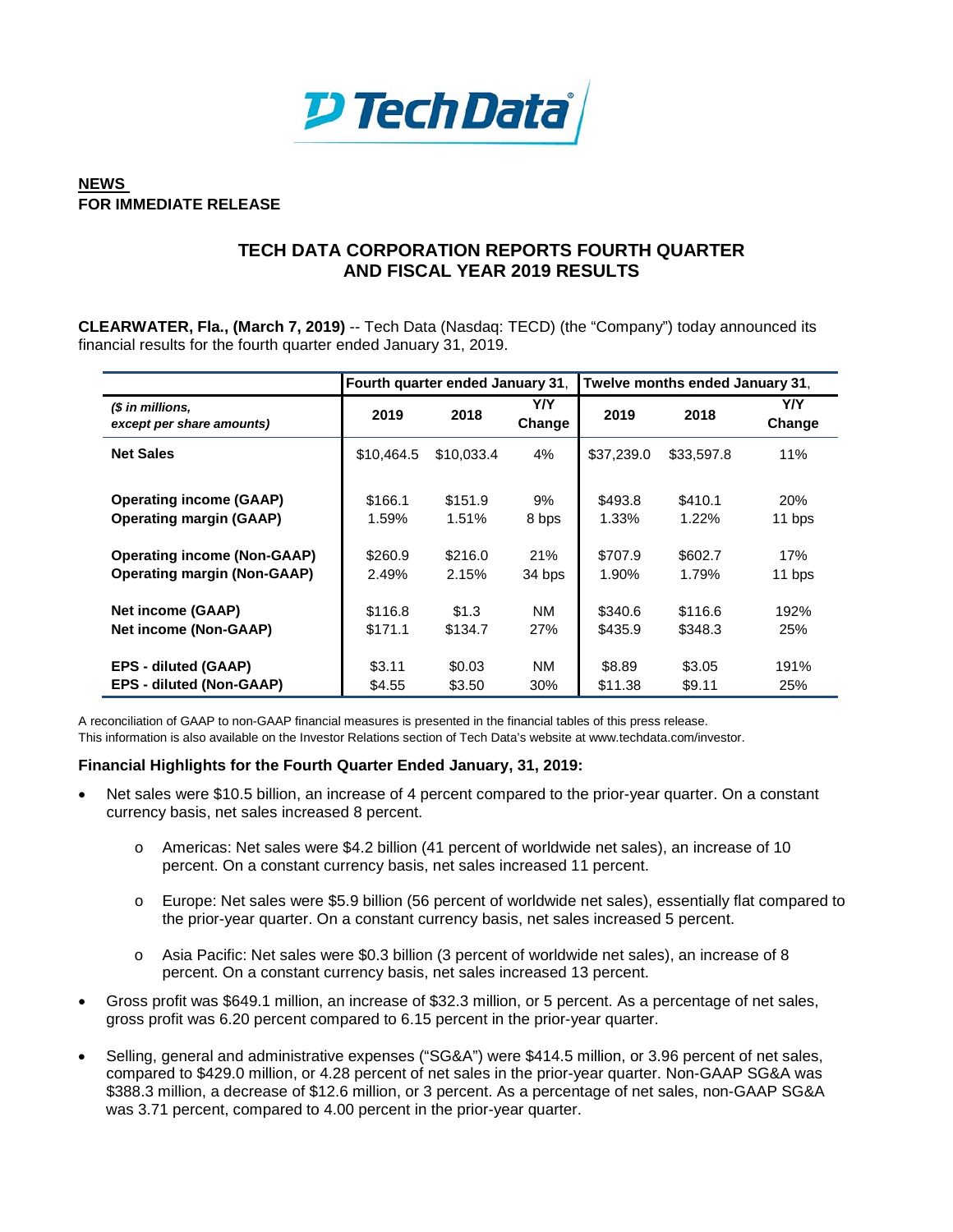- Worldwide operating income was \$166.1 million, or 1.59 percent of net sales compared to \$151.9 million or 1.51 percent of net sales in the prior-year quarter. Non-GAAP operating income was \$260.9 million, an increase of \$44.9 million, or 21 percent. As a percentage of net sales, non-GAAP operating income was 2.49 percent, an improvement of 34 basis points.
	- o Americas: Operating income was \$105.0 million, or 2.47 percent of net sales, compared to \$53.9 million, or 1.40 percent of net sales in the prior-year quarter. Non-GAAP operating income was \$125.2 million, an increase of \$40.2 million, or 47 percent. As a percentage of net sales, non-GAAP operating income was 2.95 percent, an improvement of 74 basis points.
	- o Europe: Operating income was \$109.1 million, or 1.85 percent of net sales, compared to \$100.4 million, or 1.71 percent of net sales in the prior-year quarter. Non-GAAP operating income was \$133.4 million, an increase of \$3.0 million, or 2 percent. As a percentage of net sales, non-GAAP operating income was 2.26 percent, an improvement of 4 basis points.
	- o Asia Pacific: Operating loss was (\$40.2) million, or (12.26) percent of net sales, compared to operating income of \$5.7 million, or 1.88 percent of net sales in the prior-year quarter. Results for the fourth quarter of fiscal 2019 include a non-cash goodwill impairment charge of \$47 million. Non-GAAP operating income was \$9.7 million, an increase of \$2.3 million, or 30 percent. As a percentage of net sales, non-GAAP operating income was 2.97 percent, an improvement of 52 basis points.
	- o Stock-based compensation expense was \$7.8 million, compared to \$8.2 million in the prior-year quarter. These expenses are excluded from the regional operating results and presented as a separate line item in the company's segment reporting (see the GAAP to non-GAAP reconciliation in the financial tables of this press release).
- Net income was \$116.8 million, compared to \$1.3 million in the prior-year quarter. Non-GAAP net income was \$171.1 million, an increase of \$36.4 million, or 27 percent.
- Earnings per share on a diluted basis ("EPS") were \$3.11 compared to \$0.03 in the prior year quarter. Non-GAAP EPS was \$4.55, an increase of \$1.05, or 30 percent compared to the prior-year quarter.
- Net cash generated by operations during the quarter was \$231 million.

# **Financial Highlights for the Fiscal Year Ended January 31, 2019:**

- Net sales were \$37.2 billion, an increase of 11 percent compared to the prior year. On a constant currency basis, net sales increased 10 percent.
	- o Americas: Net sales were \$16.0 billion (43 percent of worldwide net sales), an increase of 11 percent compared to the prior year. On a constant currency basis, net sales increased 12 percent.
	- o Europe: Net sales were \$20.0 billion (54 percent of worldwide net sales), an increase of 10 percent compared to the prior year. On a constant currency basis, net sales increased 9 percent.
	- o Asia Pacific: Net sales were \$1.2 billion (3 percent of worldwide net sales), an increase of 14 percent compared to the prior year. On a constant currency basis, net sales increased 17 percent.
- Gross profit was \$2.3 billion, an increase of \$140.3 million, or 7 percent compared to the prior year. As a percentage of net sales, gross profit was 6.06 percent compared to 6.30 percent in the prior year.
- Selling, general and administrative expenses ("SG&A") were \$1.6 billion, or 4.43 percent of net sales, compared to \$1.6 billion, or 4.79 percent of net sales in the prior year. Non-GAAP SG&A was \$1.5 billion, an increase of \$35.1 million, or 2 percent, compared to the prior year. As a percentage of net sales, non-GAAP SG&A was 4.16 percent, compared to 4.50 percent in the prior year. Included in SG&A and non-GAAP SG&A expenses is a \$25 million benefit from the collection of an accounts receivable balance previously considered uncollectible.
- Worldwide operating income was \$493.8 million, or 1.33 percent of net sales compared to \$410.1 million or 1.22 percent of net sales in the prior year. Non-GAAP operating income was \$707.9 million, an increase of \$105.2 million, or 17 percent, compared to the prior year. As a percentage of net sales, non-GAAP operating income was 1.90 percent, an improvement of 11 basis points over the prior year.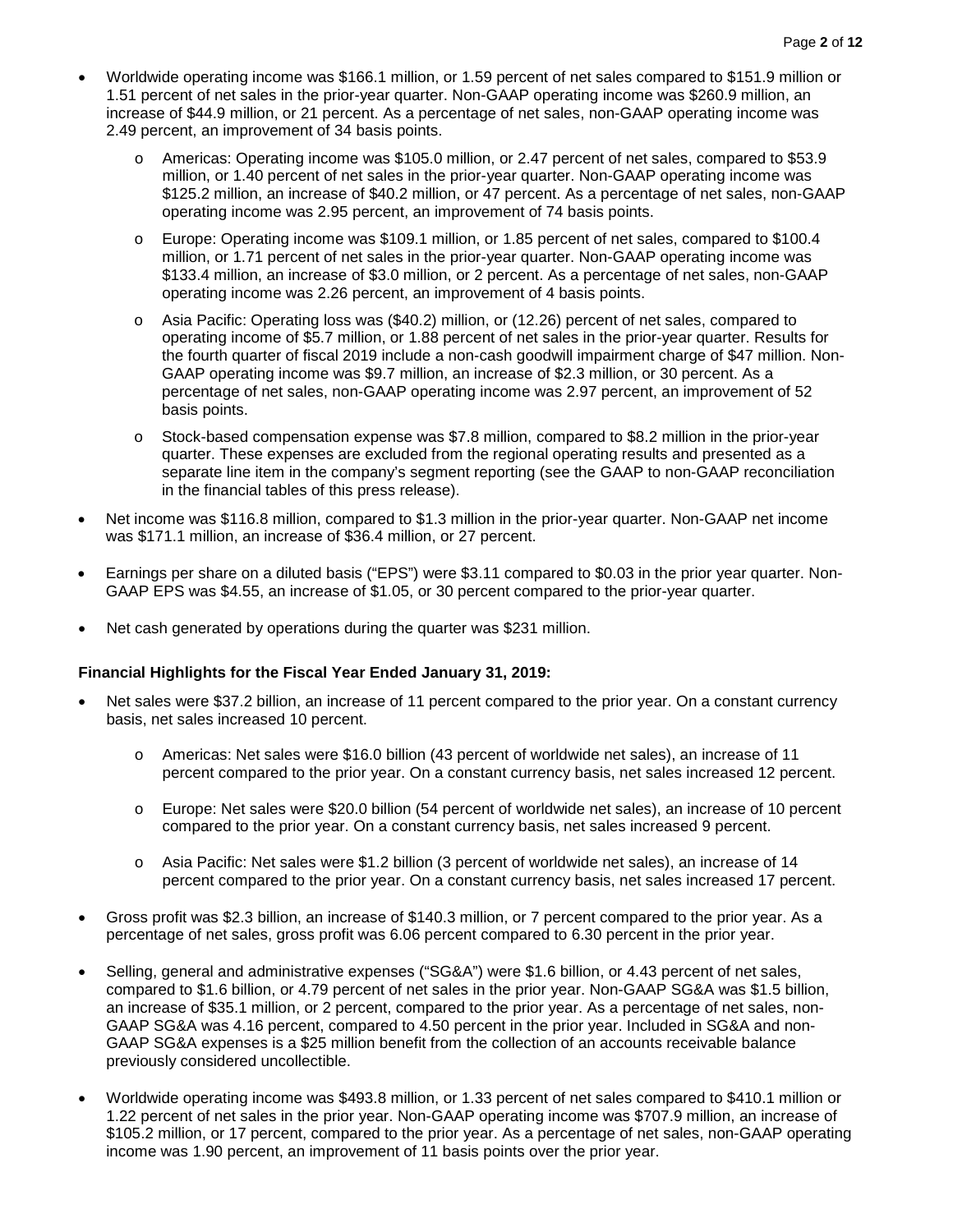- Americas: Operating income was \$366.6 million, or 2.29 percent of net sales, compared to \$248.4 million, or 1.72 percent of net sales in the prior year. Non-GAAP operating income was \$431.3 million, an increase of \$97.6 million, or 29 percent, compared to the prior year. As a percentage of net sales, non-GAAP operating income was 2.69 percent, an improvement of 38 basis points over the prior year. Included in Americas operating income and non-GAAP operating income is a \$25 million benefit from the collection of an accounts receivable balance previously considered uncollectible.
- o Europe: Operating income was \$195.4 million, or 0.98 percent of net sales, compared to \$173.6 million, or 0.96 percent of net sales in the prior year. Non-GAAP operating income was \$287.5 million, an increase of \$16.2 million, or 6 percent, compared to the prior year. As a percentage of net sales, non-GAAP operating income was 1.44 percent compared to 1.50 percent in the prior year.
- o Asia Pacific: Operating loss was (\$36.7) million, or (3.13) percent of net sales, compared to operating income of \$17.5 million, or 1.70 percent of net sales in the prior year. Results for fiscal 2019 include a non-cash goodwill impairment charge of \$47 million. Non-GAAP operating income was \$17.9 million, a decrease of \$5.3 million, or 23 percent, compared to the prior year. As a percentage of net sales, non-GAAP operating income was 1.53 percent compared to 2.26 percent in the prior year.
- o Stock-based compensation expense was \$31.5 million, an increase of \$2.1 million, compared to the prior year. This includes \$2.6 million of acquisition and integration-related stock compensation expense. These expenses are excluded from the regional operating results and presented as a separate line item in the company's segment reporting (see the GAAP to non-GAAP reconciliation in the financial tables of this press release).
- Net income was \$340.6 million, compared to \$116.6 million in the prior year. Non-GAAP net income was \$435.9 million, an increase of \$87.6 million, or 25 percent, compared to the prior year. Included in net income and non-GAAP net income is an \$18 million (net of tax) benefit from the collection of an accounts receivable balance previously considered uncollectible.
- Earnings per share on a diluted basis ("EPS") were \$8.89, compared to \$3.05 in the prior year. Non-GAAP EPS was \$11.38, an increase of \$2.27, or 25 percent compared to the prior year. Included in earnings per share and non-GAAP earnings per share is a \$0.47 benefit from the collection of an accounts receivable balance previously considered uncollectible.
- Net cash generated by operations during the fiscal year was \$380 million.
- Return on invested capital for the trailing twelve months was 12 percent, compared to 5 percent in the prioryear period. The adjusted return on invested capital for the trailing twelve month period was 14 percent, compared to 12 percent from the prior-year period. Excluding the after tax impact of the \$25 million benefit from the collection of an accounts receivable balance previously considered uncollectible, adjusted return on invested capital was 13 percent.

"I am very pleased to report that our teams delivered an excellent Q4, capping a strong finish to a record year for Tech Data. Fiscal year 19 worldwide sales grew to more than \$37 billion, and non-GAAP operating income and earnings per share increased by double digits – to the highest levels in Tech Data history. In addition, we generated \$380 million in cash from operations, earned an adjusted return on invested capital north of 13 percent, paid down \$200 million of debt, and returned \$107 million to our shareholders through share repurchases," said Rich Hume, chief executive officer. "Our fiscal 19 results demonstrate that our differentiated end-to-end portfolio, skills and capabilities are strengthening and expanding our position as a trusted partner to the world's leading technology vendors while serving our customers better than any other company in our space. Our past year's performance also reveals the enhanced financial profile of the new Tech Data – delivering strong earnings growth, generating solid cash flow and industry-leading return on invested capital. The Board's authorization of an additional \$100 million share repurchase reflects our continued confidence in Tech Data's business and our commitment to enhancing shareholder value."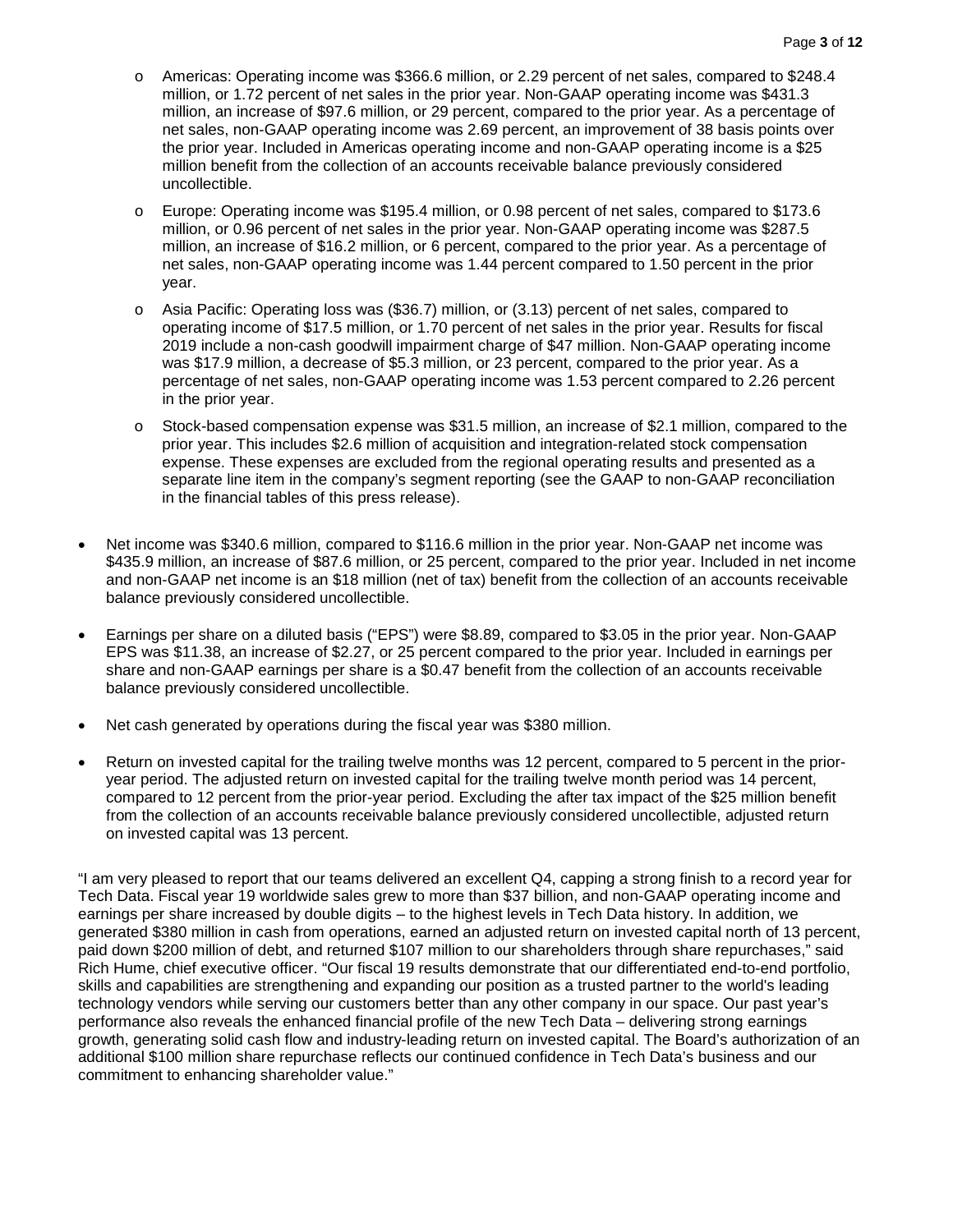# **Business Outlook**

- For the quarter ending April 30, 2019, the Company anticipates:
	- o Worldwide net sales to be in the range of \$8.3 billion to \$8.6 billion  $\circ$  EPS to be in the range of \$1.19 to \$1.49 and non-GAAP EPS to be
	- EPS to be in the range of \$1.19 to \$1.49 and non-GAAP EPS to be in the range of \$1.80 to \$2.10
		- o An effective tax rate in the range of 24 percent to 26 percent
- This guidance assumes an average U.S. dollar to euro exchange rate of \$1.14 to €1.00 which compares to \$1.23 to €1.00 in the year-ago period.

# **Webcast Details**

Tech Data will hold a conference call today at 9:00 a.m. (ET) to discuss its financial results for the fourth quarter and fiscal year ended January 31, 2019. A webcast of the call, including supplemental schedules, will be available to all interested parties and can be obtained at http://investor.techdata.com/. The webcast will be available for replay for three months.

# **Non-GAAP Financial Information**

The non-GAAP financial information contained in this release is included with the intention of providing investors a more complete understanding of the Company's operational results and trends, but should only be used in conjunction with results reported in accordance with Generally Accepted Accounting Principles ("GAAP"). Certain non-GAAP measures presented in this release or other releases, presentations and similar documents issued by the Company include sales, income or expense items as adjusted for the impact of changes in foreign currencies (referred to as "constant currency"), non-GAAP operating income, non-GAAP operating margin, non-GAAP net income, non-GAAP earnings per diluted share and Adjusted Return on Invested Capital. Certain non-GAAP measures also exclude acquisition-related intangible assets amortization expense, benefits associated with legal settlements, acquisition, integration and restructuring expenses, goodwill impairment, value-added tax assessments and related interest expense, gain on disposal of subsidiary, tax indemnifications, acquisitionrelated financing expenses, changes in deferred tax valuation allowances and the impact of U.S. tax reform. A detailed reconciliation of the adjustments between results calculated using GAAP and non-GAAP in this release is contained in the attached financial schedules. This information can also be obtained from the Company's Investor Relations website at [www.techdata.com/investor.](http://www.techdata.com/investor)

# **Forward-Looking Statements**

Certain statements in this communication may contain "forward-looking statements" within the meaning of the Private Securities Litigation Reform Act of 1995. These statements, including statements regarding Tech Data's plans, objectives, expectations and intentions, Tech Data's financial results and estimates and/or business prospects, involve a number of risks and uncertainties, and actual results could differ materially from those projected. These forward looking statements are based on current expectations, estimates, forecasts and projections about the operating environment, economies and markets in which Tech Data operates, and the beliefs and assumptions of our management. Words such as "expects," "anticipates," "targets," "goals," "projects," "intends," "plans," "believes," "seeks," "estimates," variations of such words, and similar expressions are intended to identify such forward looking statements. In addition, any statements that refer to projections of Tech Data's future financial performance, our anticipated growth and trends in our businesses, and other characterizations of future events or circumstances, are forward looking statements. These forward looking statements are only predictions and are subject to risks, uncertainties, and assumptions. Therefore, actual results may differ materially and adversely from those expressed in any forward looking statements.

For additional information with respect to risks and other factors which could occur, see Tech Data's Annual Report on Form 10-K for the year ended January 31, 2018, including Part I, Item 1A, "Risk Factors" therein, Quarterly Reports on Form 10-Q, Current Reports on Form 8-K and other securities filings with the Securities and Exchange Commission (the "SEC") that are available at the SEC's website at www.sec.gov and other securities regulators. Readers are cautioned not to place undue reliance upon any such forward-looking statements, which speak only as of the date made. Many of these factors are beyond Tech Data's control. Unless otherwise required by applicable securities laws, Tech Data disclaims any intention or obligation to update or revise any forward-looking statements, whether as a result of new information, future events or otherwise. Tech Data undertakes no duty to update any forward looking statements contained herein to reflect actual results or changes in Tech Data's expectations.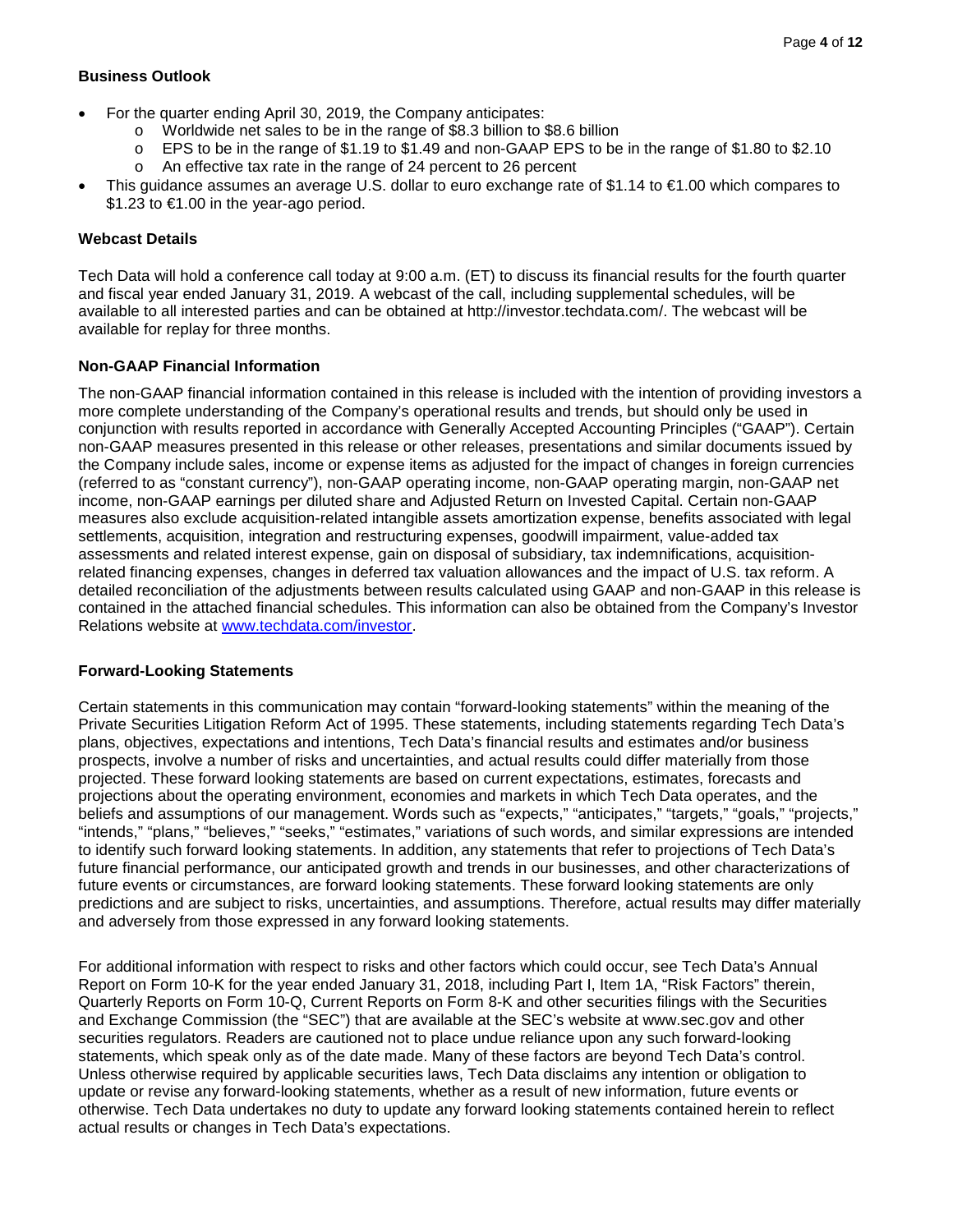# **About Tech Data**

Tech Data connects the world with the power of technology. Our end-to-end portfolio of products, services and solutions, highly specialized skills, and expertise in next-generation technologies enable channel partners to bring to market the products and solutions the world needs to connect, grow and advance. Tech Data is ranked No. 83 on the Fortune 500® and has been named one of Fortune's "World's Most Admired Companies" for ten straight years. To find out more, visit [www.techdata.com](http://www.techdata.com/) or follow us on [Twitter,](https://twitter.com/Tech_Data) [LinkedIn](https://www.linkedin.com/company-beta/2699/) and [Facebook.](https://www.facebook.com/TechDataCorporation/)

#### **Investor Contacts:**

Arleen Quiñones, Corporate Vice President, Investor Relations and Corporate Communications 727-532-8866 [\(arleen.quinones@techdata.com\)](mailto:arleen.quinones@techdata.com)

#### **Media Contact:**

Bobby Eagle, External Communications Director 727-538-5864 [\(bobby.eagle@techdata.com\)](mailto:chuck.dannewitz@techdata.com)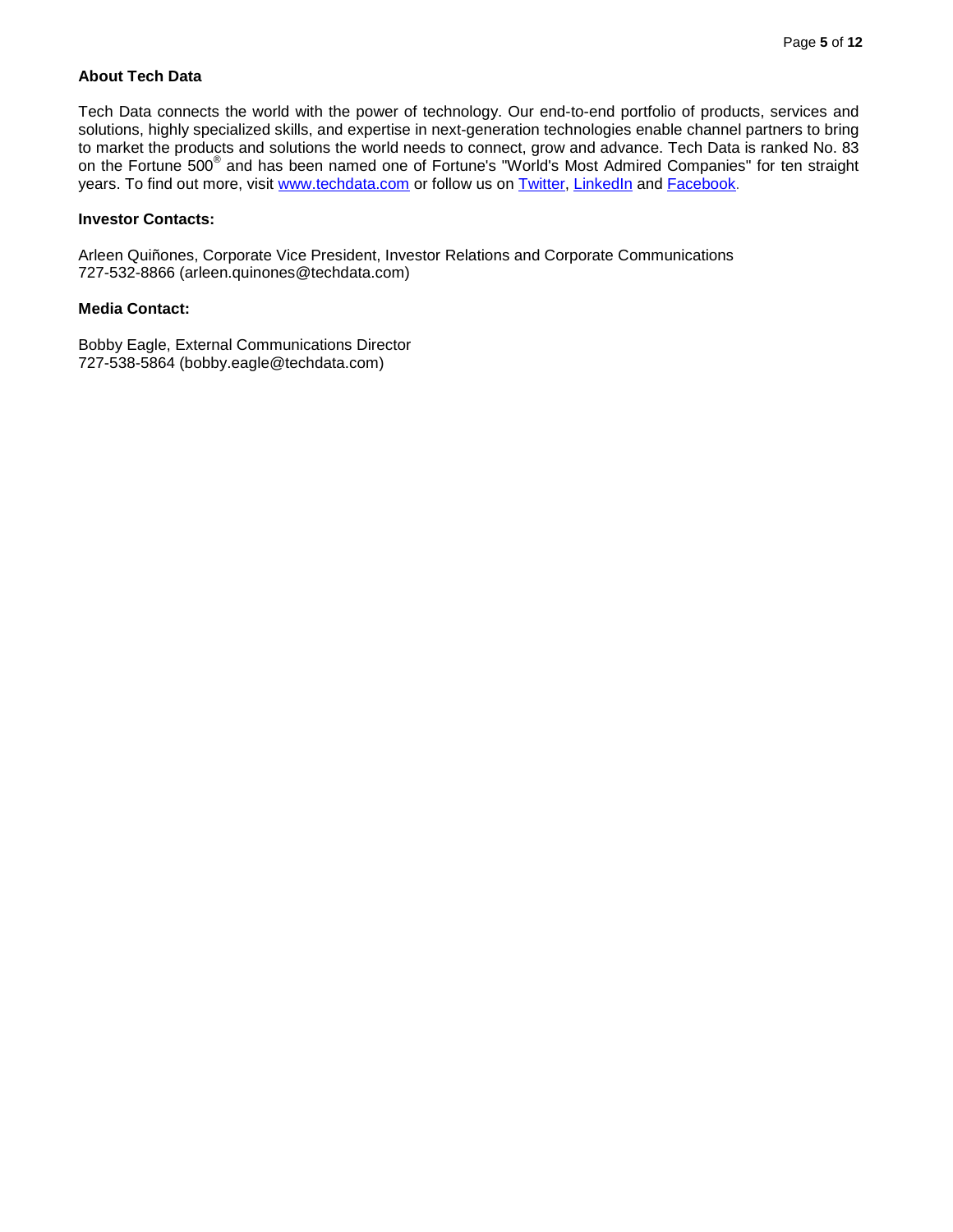### **TECH DATA CORPORATION AND SUBSIDIARIES CONSOLIDATED STATEMENT OF OPERATIONS**

(In thousands, except per share amounts) (Unaudited)

|                                                                                             | Three months ended January 31, |            |    |                             | Twelve months ended January 31, |            |    |                             |  |
|---------------------------------------------------------------------------------------------|--------------------------------|------------|----|-----------------------------|---------------------------------|------------|----|-----------------------------|--|
|                                                                                             |                                | 2019       |    | 2018                        |                                 | 2019       |    | 2018                        |  |
|                                                                                             |                                |            |    | (As Adjusted <sup>1</sup> ) |                                 |            |    | (As Adjusted <sup>1</sup> ) |  |
| Net sales                                                                                   | \$                             | 10,464,501 | \$ | 10,033,397                  | \$                              | 37,238,950 | \$ | 33,597,841                  |  |
| Cost of products sold                                                                       |                                | 9,815,353  |    | 9,416,536                   |                                 | 34,983,051 |    | 31,482,220                  |  |
| Gross profit                                                                                |                                | 649,148    |    | 616,861                     |                                 | 2,255,899  |    | 2,115,621                   |  |
| Operating expenses:                                                                         |                                |            |    |                             |                                 |            |    |                             |  |
| Selling, general and administrative expenses<br>Acquisition, integration, and restructuring |                                | 414,540    |    | 428,965                     |                                 | 1,648,895  |    | 1,608,961                   |  |
| expenses                                                                                    |                                | 21,121     |    | 34,341                      |                                 | 87,920     |    | 136,272                     |  |
| Goodwill impairment                                                                         |                                | 47,434     |    |                             |                                 | 47,434     |    |                             |  |
| Legal settlements and other, net                                                            |                                |            |    |                             |                                 | (15, 406)  |    | (41, 343)                   |  |
| Gain on disposal of subsidiary                                                              |                                |            |    |                             |                                 | (6, 746)   |    |                             |  |
| Value added tax assessments                                                                 |                                |            |    | 1,652                       |                                 |            |    | 1,652                       |  |
|                                                                                             |                                | 483,095    |    | 464,958                     |                                 | 1,762,097  |    | 1,705,542                   |  |
| Operating income                                                                            |                                | 166,053    |    | 151,903                     |                                 | 493,802    |    | 410,079                     |  |
| Interest expense                                                                            |                                | 27,345     |    | 27,002                      |                                 | 106,725    |    | 112,207                     |  |
| Other expense (income), net                                                                 |                                | 6,013      |    | 162                         |                                 | 13,792     |    | (1, 212)                    |  |
| Income before income taxes                                                                  |                                | 132,695    |    | 124,739                     |                                 | 373,285    |    | 299,084                     |  |
| Provision for income taxes                                                                  |                                | 15,896     |    | 123,479                     |                                 | 32,705     |    | 182,443                     |  |
| Net income                                                                                  | \$                             | 116,799    | \$ | 1,260                       | \$                              | 340,580    | \$ | 116,641                     |  |
| Earnings per share:                                                                         |                                |            |    |                             |                                 |            |    |                             |  |
| Basic                                                                                       | \$                             | 3.13       | \$ | 0.03                        | \$                              | 8.94       | \$ | 3.07                        |  |
| Diluted                                                                                     | \$                             | 3.11       | \$ | 0.03                        | \$                              | 8.89       | \$ | 3.05                        |  |
| Weighted average common shares outstanding:                                                 |                                |            |    |                             |                                 |            |    |                             |  |
| Basic                                                                                       |                                | 37,316     |    | 38,194                      |                                 | 38,094     |    | 37,957                      |  |
| Diluted                                                                                     |                                | 37,577     |    | 38,529                      |                                 | 38,317     |    | 38,216                      |  |

<sup>1</sup> Amounts have been adjusted to reflect the adoption of Accounting Standard Update 2014-09, Revenue from Contracts with Customers (ASC 606) on a full retrospective basis.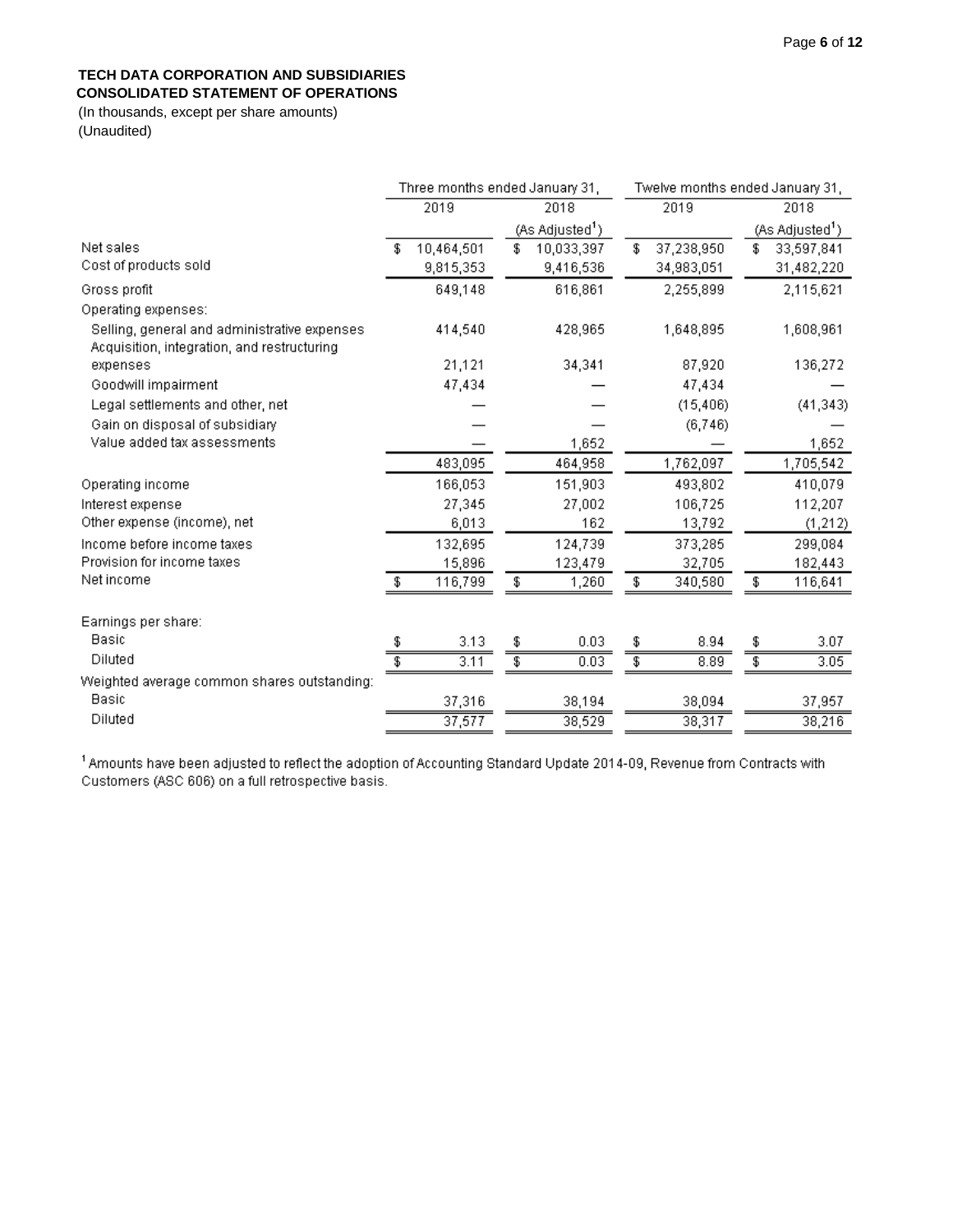#### **TECH DATA CORPORATION AND SUBSIDIARIES CONSOLIDATED BALANCE SHEET**

(In thousands, except par value and share amounts) (Unaudited)

|                                                                               |              | January 31,<br>2019 | January 31,<br>2018 |                             |  |
|-------------------------------------------------------------------------------|--------------|---------------------|---------------------|-----------------------------|--|
| <b>ASSETS</b>                                                                 |              |                     |                     | (As Adjusted <sup>1</sup> ) |  |
| <b>Current assets:</b>                                                        |              |                     |                     |                             |  |
| Cash and cash equivalents                                                     | \$           | 799.123             | \$.                 | 955,628                     |  |
| Accounts receivable, net                                                      |              | 6.241.740           |                     | 6.035.716                   |  |
| Inventories                                                                   |              | 3.297.385           |                     | 2.965.521                   |  |
| Prepaid expenses and other assets                                             |              | 354,601             |                     | 403,548                     |  |
| <b>Total current assets</b>                                                   |              | 10,692,849          |                     | 10,360,413                  |  |
| Property and equipment, net                                                   |              | 274,917             |                     | 279,091                     |  |
| Goodwill                                                                      |              | 892.990             |                     | 969,168                     |  |
| Intangible assets, net                                                        |              | 950,858             |                     | 1.086.772                   |  |
| Other assets, net                                                             |              | 174,938             |                     | 224,915                     |  |
| <b>Total assets</b>                                                           | $\mathbf{s}$ | 12,986,552          | \$                  | 12,920,359                  |  |
| LIABILITIES AND SHAREHOLDERS' EQUITY                                          |              |                     |                     |                             |  |
| <b>Current liabilities:</b>                                                   |              |                     |                     |                             |  |
| Accounts payable                                                              | S            | 7.496.466           | \$                  | 6,962,193                   |  |
| Accrued expenses and other liabilities                                        |              | 1,000,126           |                     | 1,169,986                   |  |
| Revolving credit loans and current maturities of long-term debt, net          |              | 110,368             |                     | 132,661                     |  |
| <b>Total current liabilities</b>                                              |              | 8,606,960           |                     | 8,264,840                   |  |
| Long-term debt, less current maturities                                       |              | 1,300,554           |                     | 1,505,248                   |  |
| Other long-term liabilities                                                   |              | 142.315             |                     | 228,779                     |  |
| <b>Total liabilities</b>                                                      | - \$         | 10,049,829          | \$                  | 9.998.867                   |  |
| Shareholders' equity:                                                         |              |                     |                     |                             |  |
| Common stock, par value \$0.0015; 200,000,000 shares authorized; 59,245,585   | \$           | 89                  | \$                  | 89                          |  |
| shares issued at January 31, 2019 and January 31, 2018                        |              |                     |                     |                             |  |
| Additional paid-in capital                                                    |              | 844.206             |                     | 827,301                     |  |
| Treasury stock, at cost (22,305,464 and 21,083,972 shares at January 31, 2019 |              |                     |                     |                             |  |
| and January 31, 2018)                                                         |              | (1,037,872)         |                     | (940, 124)                  |  |
| <b>Retained earnings</b>                                                      |              | 3,086,514           |                     | 2.745.934                   |  |
| Accumulated other comprehensive income                                        |              | 43.786              |                     | 288.292                     |  |
| Total shareholders' equity                                                    |              | 2.936.723           |                     | 2,921,492                   |  |
| Total liabilities and shareholders' equity                                    | \$           | 12.986.552          | \$                  | 12.920.359                  |  |
|                                                                               |              |                     |                     |                             |  |

 $^1$  Amounts have been adjusted to reflect the adoption of Accounting Standard Update 2014-09, Revenue from Contracts with Customers (ASC 606) on a full retrospective basis.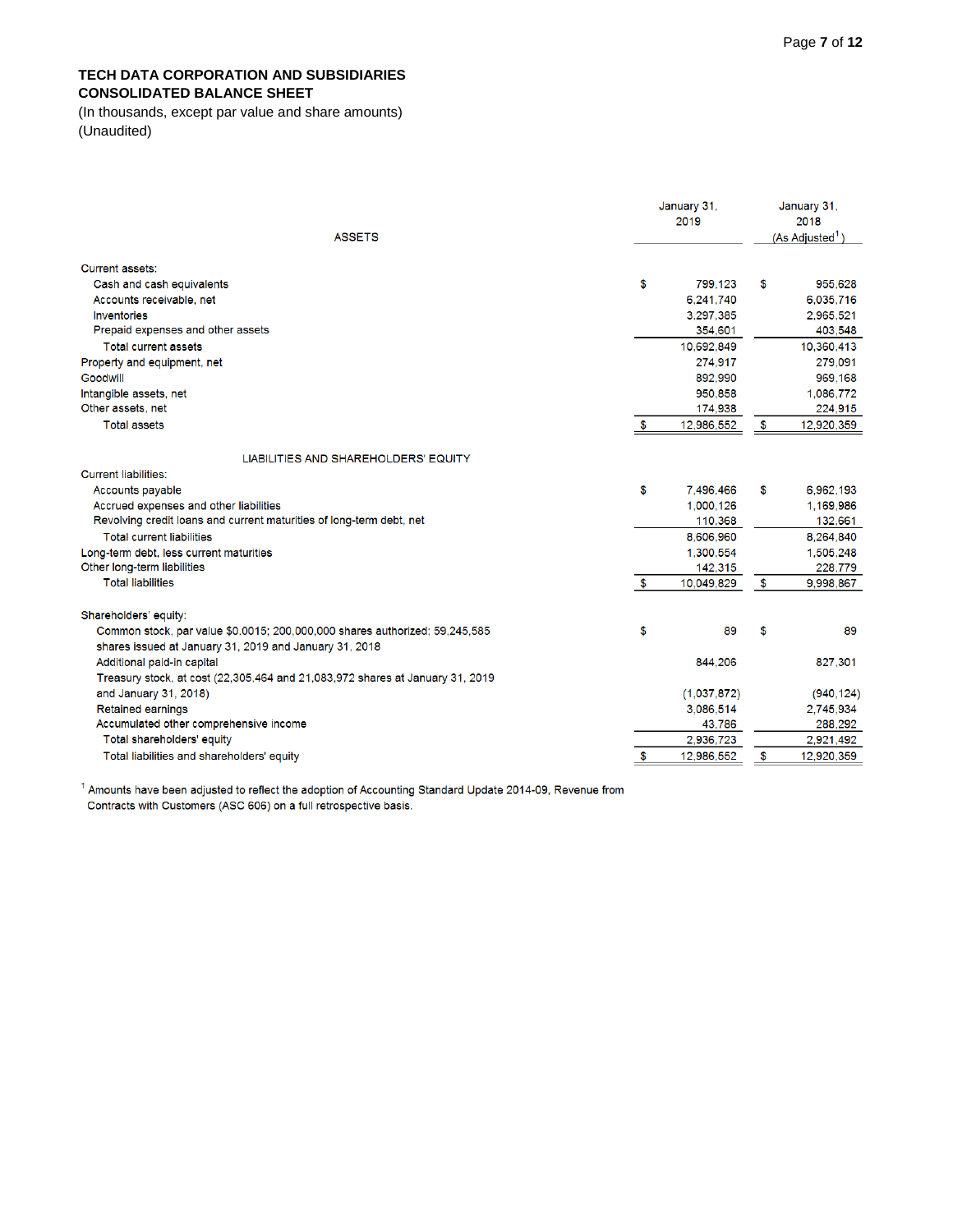(In thousands)

|                                                               | Three months ended January 31, 2019 |                         |     |                 |     |                             |    |                                         |     |              |
|---------------------------------------------------------------|-------------------------------------|-------------------------|-----|-----------------|-----|-----------------------------|----|-----------------------------------------|-----|--------------|
|                                                               |                                     | Americas <sup>(1)</sup> |     | Europe $^{(1)}$ |     | Asia Pacific <sup>(1)</sup> |    | Stock<br>Compensation<br><b>Expense</b> |     | Consolidated |
| <b>Net Sales</b>                                              | \$                                  | 4,241,714               | \$. | 5,895,072       | \$  | 327,715                     |    |                                         |     | \$10,464,501 |
| Operating income (GAAP) (1)                                   | \$                                  | 104,966                 | \$  | 109,083         | \$  | (40, 177)                   | \$ | (7, 819)                                | \$  | 166,053      |
| Acquisition, integration and restructuring<br>expenses        |                                     | 6,145                   |     | 13,293          |     | 1,348                       |    | 335                                     |     | 21,121       |
| Goodwill impairment                                           |                                     |                         |     |                 |     | 47,434                      |    |                                         |     | 47,434       |
| Tax indemnifications.                                         |                                     | 708                     |     | 3,033           |     | (202)                       |    |                                         |     | 3,539        |
| Acquisition-related intangible assets<br>amortization expense |                                     | 13,414                  |     | 7,977           |     | 1,315                       |    |                                         |     | 22,706       |
| Total non-GAAP operating income<br>adjustments                | \$                                  | 20,267                  | \$. | 24,303          | \$. | 49,895                      | \$ | 335                                     | \$. | 94,800       |
| <b>Operating income (non-GAAP)</b>                            |                                     | 125,233                 | \$  | 133,386         | \$  | 9,718                       | \$ | (7, 484)                                | \$  | 260,853      |
| <b>Operating margin (GAAP)</b>                                |                                     | 2.47%                   |     | 1.85%           |     | $-12.26%$                   |    |                                         |     | 1.59%        |
| Operating margin (non-GAAP)                                   |                                     | 2.95%                   |     | 2.26%           |     | 2.97%                       |    |                                         |     | 2.49%        |

(1) GAAP operating income does not include stock compensation expense at the regional level.

|                                                               | Three months ended January 31, 2018 |                         |     |              |    |                             |     |                                                |     |              |
|---------------------------------------------------------------|-------------------------------------|-------------------------|-----|--------------|----|-----------------------------|-----|------------------------------------------------|-----|--------------|
|                                                               |                                     | Americas <sup>(1)</sup> |     | Europe $(1)$ |    | Asia Pacific <sup>(1)</sup> |     | <b>Stock</b><br>Compensation<br><b>Expense</b> |     | Consolidated |
| <b>Net Sales</b>                                              | \$                                  | 3,850,705               | \$. | 5,878,873    | \$ | 303,819                     |     |                                                |     | \$10,033,397 |
| Operating income (GAAP) (1)                                   | \$                                  | 53,924                  | \$  | 100,439      | \$ | 5,704                       | \$. | (8, 164)                                       | \$  | 151,903      |
| Acquisition, integration and restructuring<br>expenses        |                                     | 16,990                  |     | 15,807       |    | 322                         |     | 1,222                                          |     | 34,341       |
| Value added tax assessments                                   |                                     | 494                     |     | 1.158        |    | -                           |     |                                                |     | 1,652        |
| Tax indemnifications                                          |                                     |                         |     | 6,526        |    | $\overline{\phantom{a}}$    |     |                                                |     | 6,526        |
| Acquisition-related intangible assets<br>amortization expense |                                     | 13,664                  |     | 6,434        |    | 1,431                       |     |                                                |     | 21,529       |
| Total non-GAAP operating income<br>adjustments                | £                                   | 31,148                  | \$. | 29,925       | \$ | 1,753                       | \$  | 1,222                                          | \$  | 64,048       |
| <b>Operating income (non-GAAP)</b>                            | \$                                  | 85,072                  | \$  | 130,364      | \$ | 7,457                       | \$  | (6, 942)                                       | -\$ | 215,951      |
| Operating margin (GAAP)                                       |                                     | 1.40%                   |     | 1.71%        |    | 1.88%                       |     |                                                |     | 1.51%        |
| Operating margin (non-GAAP)                                   |                                     | 2.21%                   |     | 2.22%        |    | 2.45%                       |     |                                                |     | 2.15%        |

(1) GAAP operating income does not include stock compensation expense at the regional level.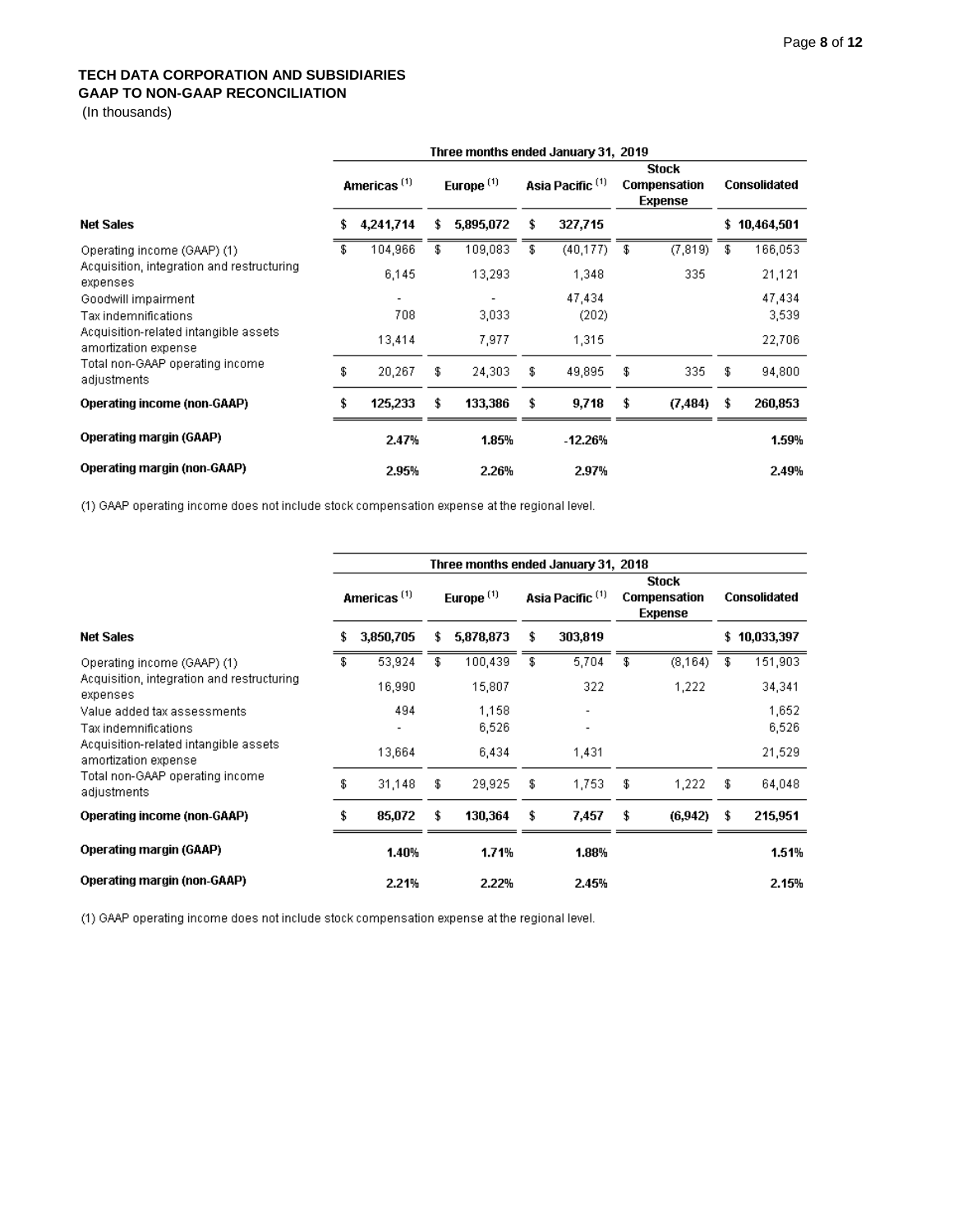(In thousands)

|                                                               | Twelve months ended January 31, 2019 |                         |    |                          |    |                             |    |                                                |    |                     |
|---------------------------------------------------------------|--------------------------------------|-------------------------|----|--------------------------|----|-----------------------------|----|------------------------------------------------|----|---------------------|
|                                                               |                                      | Americas <sup>(1)</sup> |    | Europe $(1)$             |    | Asia Pacific <sup>(1)</sup> |    | <b>Stock</b><br>Compensation<br><b>Expense</b> |    | <b>Consolidated</b> |
| <b>Net Sales</b>                                              | \$.                                  | 16,041,103              |    | \$20,026,057             | \$ | 1,171,790                   |    |                                                |    | \$37,238,950        |
| Operating income (GAAP) <sup>(0)</sup>                        |                                      | 366,637                 | £  | 195,375                  | \$ | (36, 697)                   | S  | (31, 513)                                      | \$ | 493,802             |
| Acquisition, integration and restructuring<br>expenses        |                                      | 25,206                  |    | 57,755                   |    | 2,378                       |    | 2,581                                          |    | 87,920              |
| Goodwill impairment                                           |                                      |                         |    | $\overline{\phantom{a}}$ |    | 47,434                      |    |                                                |    | 47,434              |
| Legal settlements and other, net                              |                                      | (15, 406)               |    |                          |    |                             |    |                                                |    | (15, 406)           |
| Gain on disposal of subsidiary                                |                                      |                         |    | (6,746)                  |    |                             |    |                                                |    | (6,746)             |
| Tax indemnifications                                          |                                      | 708                     |    | 9,484                    |    | (558)                       |    |                                                |    | 9,634               |
| Acquisition-related intangible assets<br>amortization expense |                                      | 54,196                  |    | 31,673                   |    | 5,379                       |    |                                                |    | 91,248              |
| Total non-GAAP operating income<br>adjustments                | \$                                   | 64,704                  | \$ | 92,166                   | \$ | 54,633                      | \$ | 2,581                                          | \$ | 214,084             |
| <b>Operating income (non-GAAP)</b>                            |                                      | 431,341                 | \$ | 287,541                  | \$ | 17,936                      | \$ | (28, 932)                                      | \$ | 707,886             |
| <b>Operating margin (GAAP)</b>                                |                                      | 2.29%                   |    | 0.98%                    |    | $-3.13%$                    |    |                                                |    | 1.33%               |
| Operating margin (non-GAAP)                                   |                                      | 2.69%                   |    | 1.44%                    |    | 1.53%                       |    |                                                |    | 1.90%               |

 $^{\text{\textregistered}}$  GAAP operating income does not include stock compensation expense at the regional level.

|                                                               | Twelve months ended January 31, 2018 |                         |     |              |    |                              |    |                                                |     |              |
|---------------------------------------------------------------|--------------------------------------|-------------------------|-----|--------------|----|------------------------------|----|------------------------------------------------|-----|--------------|
|                                                               |                                      | Americas <sup>(1)</sup> |     | Europe $(1)$ |    | Asia Pacific <sup>(1)</sup>  |    | <b>Stock</b><br>Compensation<br><b>Expense</b> |     | Consolidated |
| <b>Net Sales</b>                                              |                                      | \$14,419,221            |     | \$18,147,917 | \$ | 1,030,703                    |    |                                                |     | \$33,597,841 |
| Operating income (GAAP) <sup>(0)</sup>                        | \$                                   | 248,350                 | \$. | 173,611      | \$ | 17,499                       | \$ | (29, 381)                                      | \$  | 410,079      |
| Acquisition, integration and restructuring<br>expenses        |                                      | 75,563                  |     | 56,192       |    | 753                          |    | 3.764                                          |     | 136,272      |
| Legal settlements and other, net                              |                                      | (42, 659)               |     | 1,316        |    | $\overline{\phantom{a}}$     |    |                                                |     | (41, 343)    |
| Value added tax assessments                                   |                                      | 494                     |     | 1,158        |    | $\qquad \qquad \blacksquare$ |    |                                                |     | 1,652        |
| Tax indemnifications                                          |                                      |                         |     | 6,526        |    |                              |    |                                                |     | 6,526        |
| Acquisition-related intangible assets<br>amortization expense |                                      | 51,994                  |     | 32,509       |    | 5,015                        |    |                                                |     | 89,518       |
| Total non-GAAP operating income<br>adjustments                | \$                                   | 85,392                  | \$. | 97,701       | \$ | 5,768                        | \$ | 3,764                                          | \$  | 192,625      |
| <b>Operating income (non-GAAP)</b>                            | \$                                   | 333,742                 | \$. | 271,312      | \$ | 23,267                       | \$ | (25,617)                                       | -\$ | 602,704      |
| <b>Operating margin (GAAP)</b>                                |                                      | 1.72%                   |     | 0.96%        |    | 1.70%                        |    |                                                |     | 1.22%        |
| Operating margin (non-GAAP)                                   |                                      | 2.31%                   |     | 1.50%        |    | 2.26%                        |    |                                                |     | 1.79%        |

 $^{\text{\textregistered}}$  GAAP operating income does not include stock compensation expense at the regional level.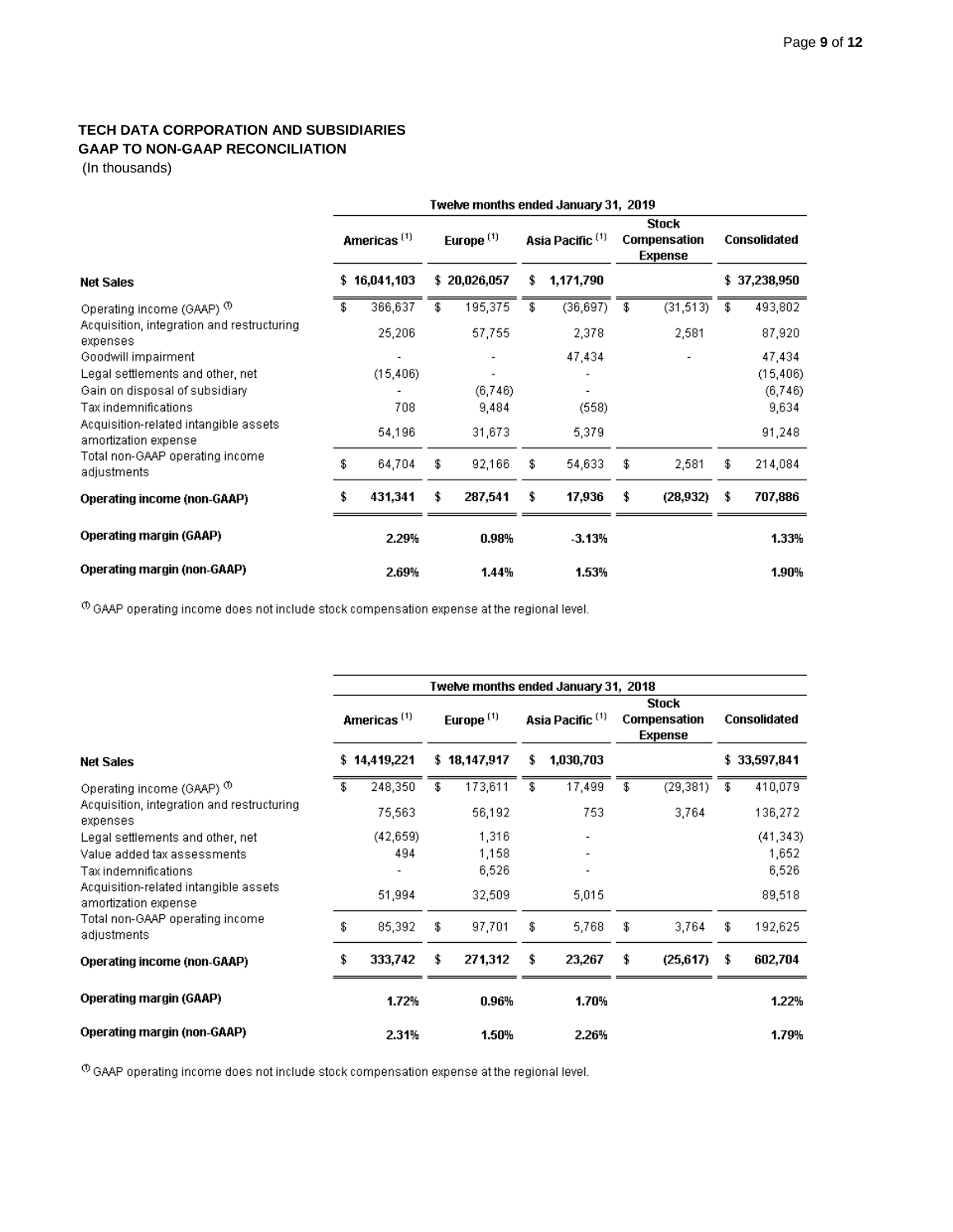(In thousands)

| Selling, general and administrative expenses ("SG&A")      | Three months ended January 31, |            |       |            |  |  |  |  |
|------------------------------------------------------------|--------------------------------|------------|-------|------------|--|--|--|--|
|                                                            |                                | 2019       | 2018  |            |  |  |  |  |
| <b>Net Sales</b>                                           |                                | 10,464,501 | \$    | 10,033,397 |  |  |  |  |
| SG&A Expenses (GAAP)                                       |                                | 414.540    | \$    | 428,965    |  |  |  |  |
| Tax indemnifications                                       |                                | (3,539)    |       | (6, 526)   |  |  |  |  |
| Acquisition-related intangible assets amortization expense |                                | (22, 706)  |       | (21, 529)  |  |  |  |  |
| <b>SG&amp;A Expenses (non-GAAP)</b>                        |                                | 388,295    | \$    | 400,910    |  |  |  |  |
| <b>SG&amp;A Expenses (GAAP)</b> %                          |                                | 3.96%      |       | 4.28%      |  |  |  |  |
| <b>SG&amp;A Expenses (non-GAAP) %</b>                      |                                | 3.71%      | 4.00% |            |  |  |  |  |

|                                                            | Twelve months ended January 31, |            |    |            |  |  |  |  |
|------------------------------------------------------------|---------------------------------|------------|----|------------|--|--|--|--|
|                                                            |                                 | 2019       |    | 2018       |  |  |  |  |
| <b>Net Sales</b>                                           | S                               | 37,238,950 | \$ | 33,597,841 |  |  |  |  |
| SG&A Expenses (GAAP)                                       | \$                              | 1,648,895  | \$ | 1,608,961  |  |  |  |  |
| Tax indemnifications                                       |                                 | (9,634)    |    | (6, 526)   |  |  |  |  |
| Acquisition-related intangible assets amortization expense |                                 | (91, 248)  |    | (89, 518)  |  |  |  |  |
| <b>SG&amp;A Expenses (non-GAAP)</b>                        | \$                              | 1,548,013  | \$ | 1,512,917  |  |  |  |  |
| <b>SG&amp;A Expenses (GAAP)</b> %                          |                                 | 4.43%      |    | 4.79%      |  |  |  |  |
| <b>SG&amp;A Expenses (non-GAAP) %</b>                      |                                 | 4.16%      |    | 4.50%      |  |  |  |  |

|                                                            |                   | Three months ended January 31, |                          |                          |
|------------------------------------------------------------|-------------------|--------------------------------|--------------------------|--------------------------|
|                                                            |                   | 2019                           |                          | 2018                     |
|                                                            | <b>Net Income</b> | <b>Diluted EPS</b>             | <b>Net Income</b>        | <b>Diluted EPS</b>       |
| <b>GAAP Results</b>                                        | \$116,799         | \$3.11                         | \$1,260                  | \$0.03                   |
| Acquisition, integration and restructuring expenses        | 21,121            | 0.56                           | 34,341                   | 0.89                     |
| Goodwill impairment                                        | 47,434            | 1.26                           | $\overline{\phantom{a}}$ | $\overline{\phantom{0}}$ |
| Value added tax assessments and related interest expense   |                   | $\overline{\phantom{a}}$       | 2,568                    | 0.07                     |
| Tax indemnifications                                       | 3,539             | 0.09                           | 6,526                    | 0.17                     |
| Acquisition-related intangible assets amortization expense | 22,706            | 0.60                           | 21,529                   | 0.56                     |
| Income tax effect of tax indemnifications                  | (3,539)           | (0.09)                         | (6,526)                  | (0.17)                   |
| Income tax effect of other adjustments above               | (8,815)           | (0.23)                         | (21, 565)                | (0.56)                   |
| Change in deferred tax valuation allowances                | (2,914)           | (0.08)                         | 1.224                    | 0.03                     |
| Impact of US tax reform                                    | (25, 234)         | (0.67)                         | 95,369                   | 2.48                     |
| <b>Non-GAAP Results</b>                                    | \$171,097         | \$4.55                         | \$134,726                | \$3.50                   |

|                                                            | Twelve months ended January 31, |                    |                   |                    |  |  |  |  |  |  |
|------------------------------------------------------------|---------------------------------|--------------------|-------------------|--------------------|--|--|--|--|--|--|
|                                                            |                                 | 2019               |                   | 2018               |  |  |  |  |  |  |
|                                                            | <b>Net Income</b>               | <b>Diluted EPS</b> | <b>Net Income</b> | <b>Diluted EPS</b> |  |  |  |  |  |  |
| <b>GAAP Results</b>                                        | \$340,580                       | \$8.89             | \$116,641         | \$3.05             |  |  |  |  |  |  |
| Acquisition, integration and restructuring expenses        | 87,920                          | 2.29               | 136,272           | 3.57               |  |  |  |  |  |  |
| Goodwill impairment                                        | 47,434                          | 1.24               |                   | ٠                  |  |  |  |  |  |  |
| Legal settlements and other, net                           | (15, 406)                       | (0.40)             | (41,020)          | (1.07)             |  |  |  |  |  |  |
| Gain on disposal of subsidiary                             | (6,746)                         | (0.18)             |                   |                    |  |  |  |  |  |  |
| Value added tax assessments and related interest expense   | (928)                           | (0.02)             | 2,568             | 0.06               |  |  |  |  |  |  |
| Tax indemnifications                                       | 9,634                           | 0.25               | 6,526             | 0.17               |  |  |  |  |  |  |
| Acquisition-related intangible assets amortization expense | 91,248                          | 2.38               | 89,518            | 2.34               |  |  |  |  |  |  |
| Acquisition-related financing expenses                     |                                 |                    | 8,807             | 0.23               |  |  |  |  |  |  |
| Income tax effect of tax indemnifications                  | (9,634)                         | (0.25)             | (6,526)           | (0.17)             |  |  |  |  |  |  |
| Income tax effect of other adjustments above               | (39, 925)                       | (1.04)             | (61, 113)         | (1.60)             |  |  |  |  |  |  |
| Income tax benefit from acquisition settlement             | (13,046)                        | (0.34)             |                   |                    |  |  |  |  |  |  |
| Change in deferred tax valuation allowances                | (5,987)                         | (0.16)             | 1,224             | 0.03               |  |  |  |  |  |  |
| Impact of US tax reform                                    | (49, 234)                       | (1.28)             | 95,369            | 2.50               |  |  |  |  |  |  |
| <b>Non-GAAP Results</b>                                    | \$435,910                       | \$11.38            | \$348,266         | \$9.11             |  |  |  |  |  |  |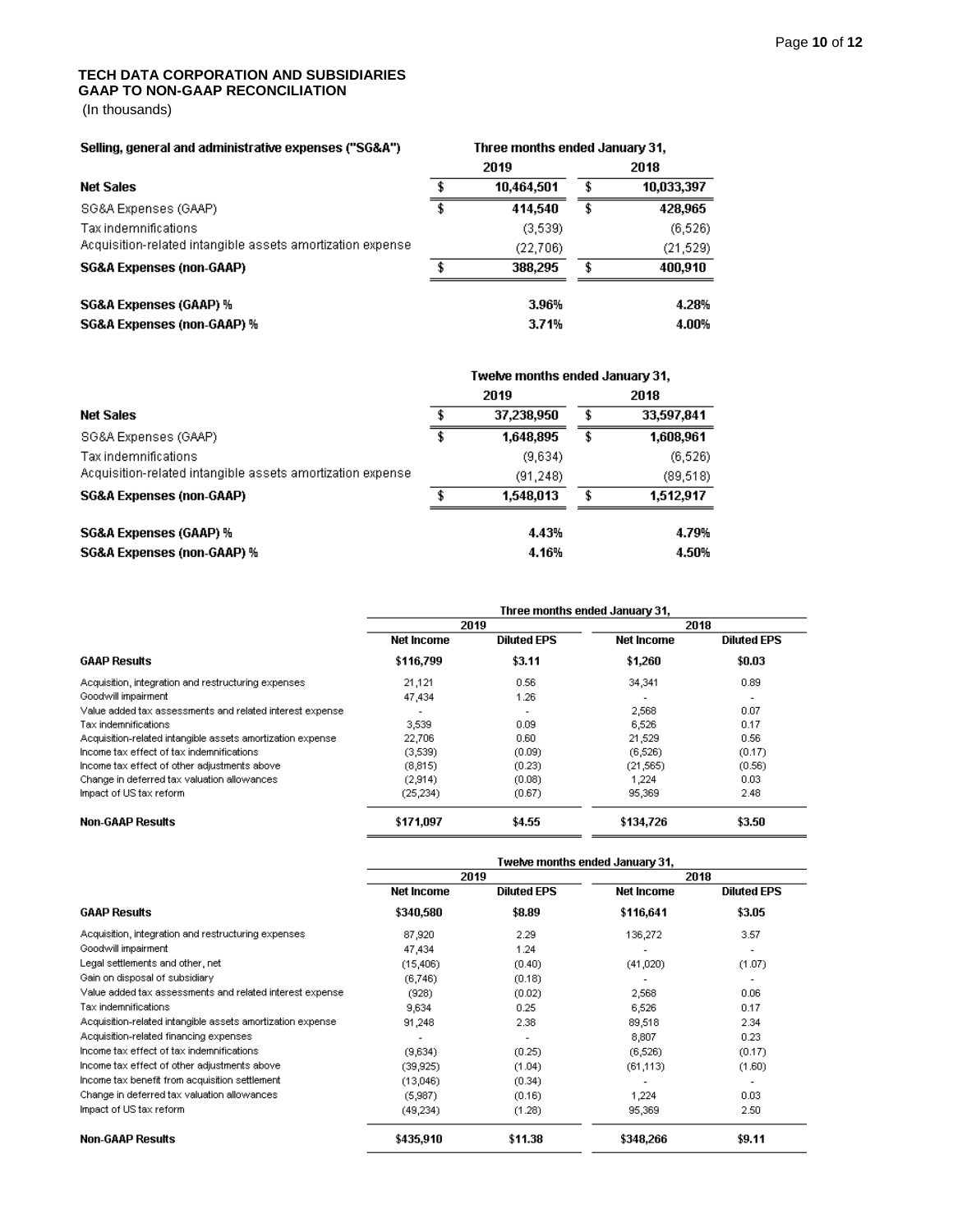(In thousands)

#### **Return on Invested Capital (ROIC)**

|                                              | Twelve months ended January 31, |           |      |               |  |  |  |  |
|----------------------------------------------|---------------------------------|-----------|------|---------------|--|--|--|--|
| TTM Net Operating Profit After Tax (NOPAT)*: |                                 | 2019      | 2018 |               |  |  |  |  |
| Operating income                             |                                 | 493.802   | \$   | 410,079       |  |  |  |  |
| Income taxes on operating income (1)         |                                 | (43, 264) |      | (250, 151)    |  |  |  |  |
| <b>NOPAT</b>                                 | -\$                             | 450,538   | \$   | 159,928       |  |  |  |  |
| <b>Average Invested Capital:</b>             |                                 |           |      |               |  |  |  |  |
| Short-term debt (5-qtr end average)          | \$                              | 116.931   | \$   | 314.154       |  |  |  |  |
| Long-term debt (5-qtr end average)           |                                 | 1.402.967 |      | 1,580,778     |  |  |  |  |
| Shareholders' Equity (5-qtr end average)     |                                 | 2,883,085 |      | 2,605,736     |  |  |  |  |
| Total average capital                        |                                 | 4.402.983 |      | 4.500.668     |  |  |  |  |
| Less: Cash (5-qtr end average)               |                                 | (707.933) |      | (1, 107, 734) |  |  |  |  |
| Average invested capital less average cash   |                                 | 3,695,050 | \$   | 3,392,934     |  |  |  |  |
| <b>ROIC</b>                                  |                                 | 12%       |      | <b>5%</b>     |  |  |  |  |

\* Trailing Twelve Months is abbreviated as TTM.

<sup>(1)</sup> Income taxes on operating income was calculated using the trailing twelve months effective tax rate.

#### **Adjusted Return on Invested Capital (ROIC)**

|                                                           | Twelve months ended January 31, |            |    |               |  |
|-----------------------------------------------------------|---------------------------------|------------|----|---------------|--|
| TTM Net Operating Profit After Tax (NOPAT), as adjusted*: |                                 | 2019       |    | 2018          |  |
| Non-GAAP operating income <sup>(0)</sup>                  |                                 | 707,886    | \$ | 602,704       |  |
| Income taxes on non-GAAP operating income <sup>@</sup>    |                                 | (181, 704) |    | (184, 370)    |  |
| NOPAT, as adjusted                                        |                                 | 526,182    |    | 418,334       |  |
| Average Invested Capital, as adjusted:                    |                                 |            |    |               |  |
| Short-term debt (5-qtr end average)                       | \$                              | 116,931    | \$ | 314,154       |  |
| Long-term debt (5-qtr end average)                        |                                 | 1,402,967  |    | 1,580,778     |  |
| Shareholders' Equity (5-qtr end average)                  |                                 | 2,883,085  |    | 2,605,736     |  |
| Tax effected impact of non-GAAP adjustments $^\circledR$  |                                 | 88,879     |    | 94,193        |  |
| Total average capital, as adjusted                        |                                 | 4,491,862  |    | 4,594,861     |  |
| Less: Cash (5-gtr end average)                            |                                 | (707, 933) |    | (1, 107, 734) |  |
| Average invested capital less average cash                |                                 | 3,783,929  | £  | 3,487,127     |  |
| <b>Adjusted ROIC</b>                                      |                                 | 14%        |    | 12%           |  |

\* Trailing Twelve Months is abbreviated as TTM.

 $^\circledR$  Represents operating income as adjusted to exclude acquisition, integration and restructuring expenses, legal settlements and other, net, gain on disposal of subsidiary, value added tax assessments, acquisition-related intangible assets amortization expense, goodwill impairment and tax indemnifications.

 $^\text{\textregistered}$  Income taxes on non-GAAP operating income was calculated using the trailing twelve months effective tax rate adjusted for the impact of non-GAAP adjustments during the respective periods.

® Represents the 5 quarter average of the year-to-date impact of non-GAAP adjustments.